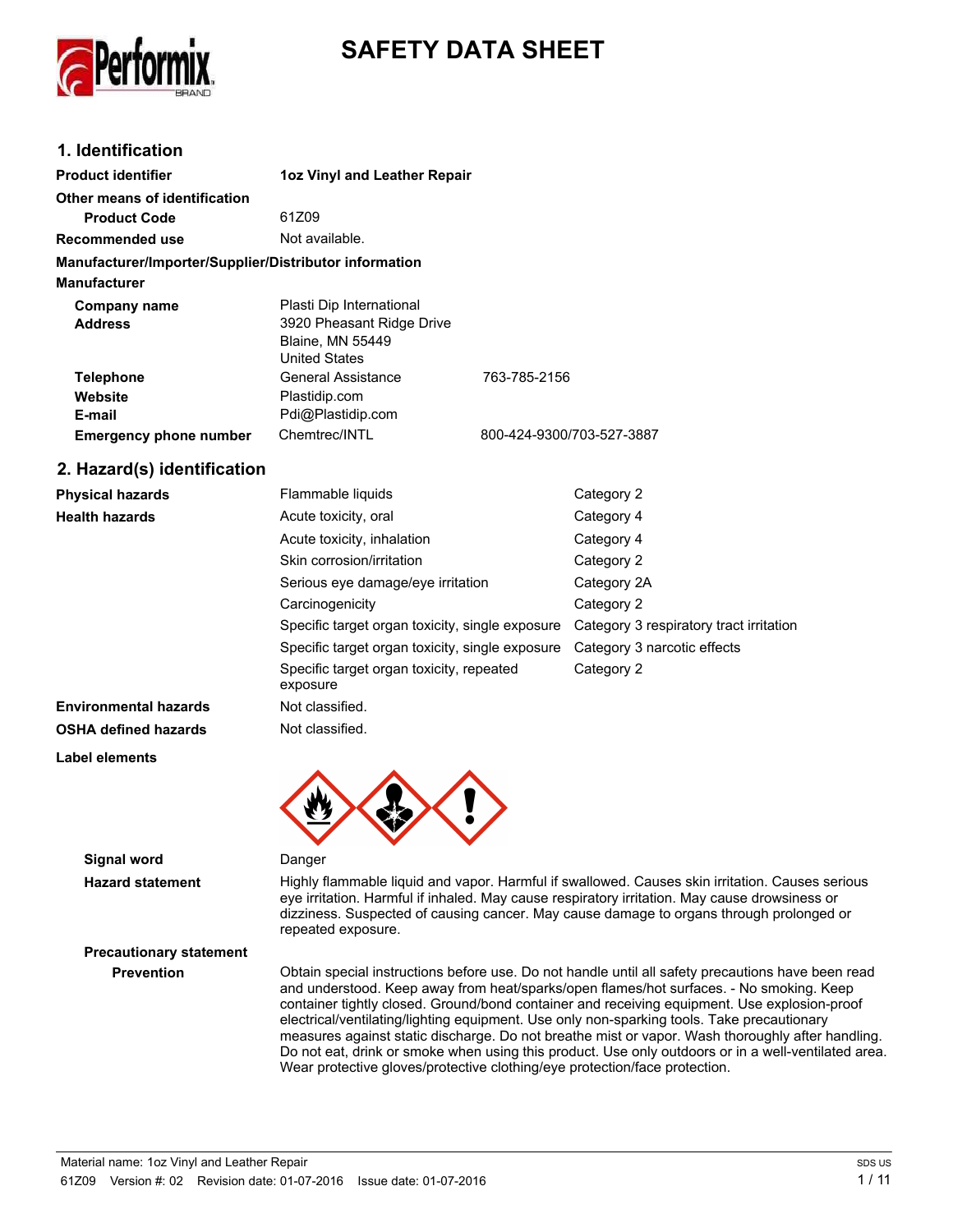| <b>Response</b>                              | If swallowed: Call a poison center/doctor if you feel unwell. If on skin (or hair): Take off<br>immediately all contaminated clothing. Rinse skin with water/shower. If inhaled: Remove person<br>to fresh air and keep comfortable for breathing. If in eyes: Rinse cautiously with water for several<br>minutes. Remove contact lenses, if present and easy to do. Continue rinsing. If exposed or<br>concerned: Get medical advice/attention. Call a poison center/doctor if you feel unwell. Rinse<br>mouth. If skin irritation occurs: Get medical advice/attention. If eye irritation persists: Get medical<br>advice/attention. Take off contaminated clothing and wash before reuse. In case of fire: Use<br>appropriate media to extinguish. |
|----------------------------------------------|-------------------------------------------------------------------------------------------------------------------------------------------------------------------------------------------------------------------------------------------------------------------------------------------------------------------------------------------------------------------------------------------------------------------------------------------------------------------------------------------------------------------------------------------------------------------------------------------------------------------------------------------------------------------------------------------------------------------------------------------------------|
| <b>Storage</b>                               | Store in a well-ventilated place. Keep container tightly closed. Store in a well-ventilated place.<br>Keep cool. Store locked up.                                                                                                                                                                                                                                                                                                                                                                                                                                                                                                                                                                                                                     |
| <b>Disposal</b>                              | Dispose of contents/container in accordance with local/regional/national/international regulations.                                                                                                                                                                                                                                                                                                                                                                                                                                                                                                                                                                                                                                                   |
| Hazard(s) not otherwise<br>classified (HNOC) | Static accumulating flammable liquid can become electrostatically charged even in bonded and<br>grounded equipment. Sparks may ignite liquid and vapor. May cause flash fire or explosion.                                                                                                                                                                                                                                                                                                                                                                                                                                                                                                                                                            |
| <b>Supplemental information</b>              | 18.34% of the mixture consists of component(s) of unknown acute oral toxicity. 96.89% of the<br>mixture consists of component(s) of unknown acute inhalation toxicity.                                                                                                                                                                                                                                                                                                                                                                                                                                                                                                                                                                                |

# **3. Composition/information on ingredients**

| <b>Mixtures</b>                          |                          |                   |               |
|------------------------------------------|--------------------------|-------------------|---------------|
| <b>Chemical name</b>                     | Common name and synonyms | <b>CAS number</b> | %             |
| <b>TETRAHYDROFURAN</b>                   |                          | 109-99-9          | 60 to $< 70$  |
| METHYL ETHYL KETONE                      |                          | 78-93-3           | 10 to $<$ 20  |
| Poly Vinyl Chloride Homopolymer          |                          | 9002-86-2         | $5$ to $<$ 10 |
| <b>CYCLOHEXANONE</b>                     |                          | 108-94-1          | 1 to $<$ 5    |
| Other components below reportable levels |                          |                   | 10 to $<$ 20  |

\*Designates that a specific chemical identity and/or percentage of composition has been withheld as a trade secret.

| 4. First-aid measures                                                        |                                                                                                                                                                                                                                                                                                                                                                                                                |
|------------------------------------------------------------------------------|----------------------------------------------------------------------------------------------------------------------------------------------------------------------------------------------------------------------------------------------------------------------------------------------------------------------------------------------------------------------------------------------------------------|
| <b>Inhalation</b>                                                            | Remove victim to fresh air and keep at rest in a position comfortable for breathing. Oxygen or<br>artificial respiration if needed. Call a POISON CENTER or doctor/physician if you feel unwell.                                                                                                                                                                                                               |
| <b>Skin contact</b>                                                          | Take off immediately all contaminated clothing. Rinse skin with water/shower. If skin irritation<br>occurs: Get medical advice/attention. Wash contaminated clothing before reuse.                                                                                                                                                                                                                             |
| Eye contact                                                                  | Immediately flush eyes with plenty of water for at least 15 minutes. Remove contact lenses, if<br>present and easy to do. Continue rinsing. Get medical attention if irritation develops and persists.                                                                                                                                                                                                         |
| Ingestion                                                                    | Rinse mouth. If vomiting occurs, keep head low so that stomach content doesn't get into the lungs.<br>Get medical advice/attention if you feel unwell.                                                                                                                                                                                                                                                         |
| <b>Most important</b><br>symptoms/effects, acute and<br>delayed              | May cause drowsiness and dizziness. Headache. Nausea, vomiting. Severe eye irritation.<br>Symptoms may include stinging, tearing, redness, swelling, and blurred vision. May cause<br>respiratory irritation. Skin irritation. May cause redness and pain. Prolonged exposure may cause<br>chronic effects.                                                                                                    |
| Indication of immediate<br>medical attention and special<br>treatment needed | Provide general supportive measures and treat symptomatically. Thermal burns: Flush with water<br>immediately. While flushing, remove clothes which do not adhere to affected area. Call an<br>ambulance. Continue flushing during transport to hospital. Keep victim warm. Keep victim under<br>observation. Symptoms may be delayed.                                                                         |
| <b>General information</b>                                                   | Take off all contaminated clothing immediately. IF exposed or concerned: Get medical<br>advice/attention. If you feel unwell, seek medical advice (show the label where possible). Ensure<br>that medical personnel are aware of the material(s) involved, and take precautions to protect<br>themselves. Show this safety data sheet to the doctor in attendance. Wash contaminated clothing<br>before reuse. |
| 5. Fire-fighting measures                                                    |                                                                                                                                                                                                                                                                                                                                                                                                                |
| Suitable extinguishing media                                                 | Water fog. Alcohol resistant foam. Carbon dioxide (CO2). Dry chemical powder, carbon dioxide,<br>sand or earth may be used for small fires only.                                                                                                                                                                                                                                                               |

#### **Unsuitable extinguishing** Do not use water jet as an extinguisher, as this will spread the fire. **media**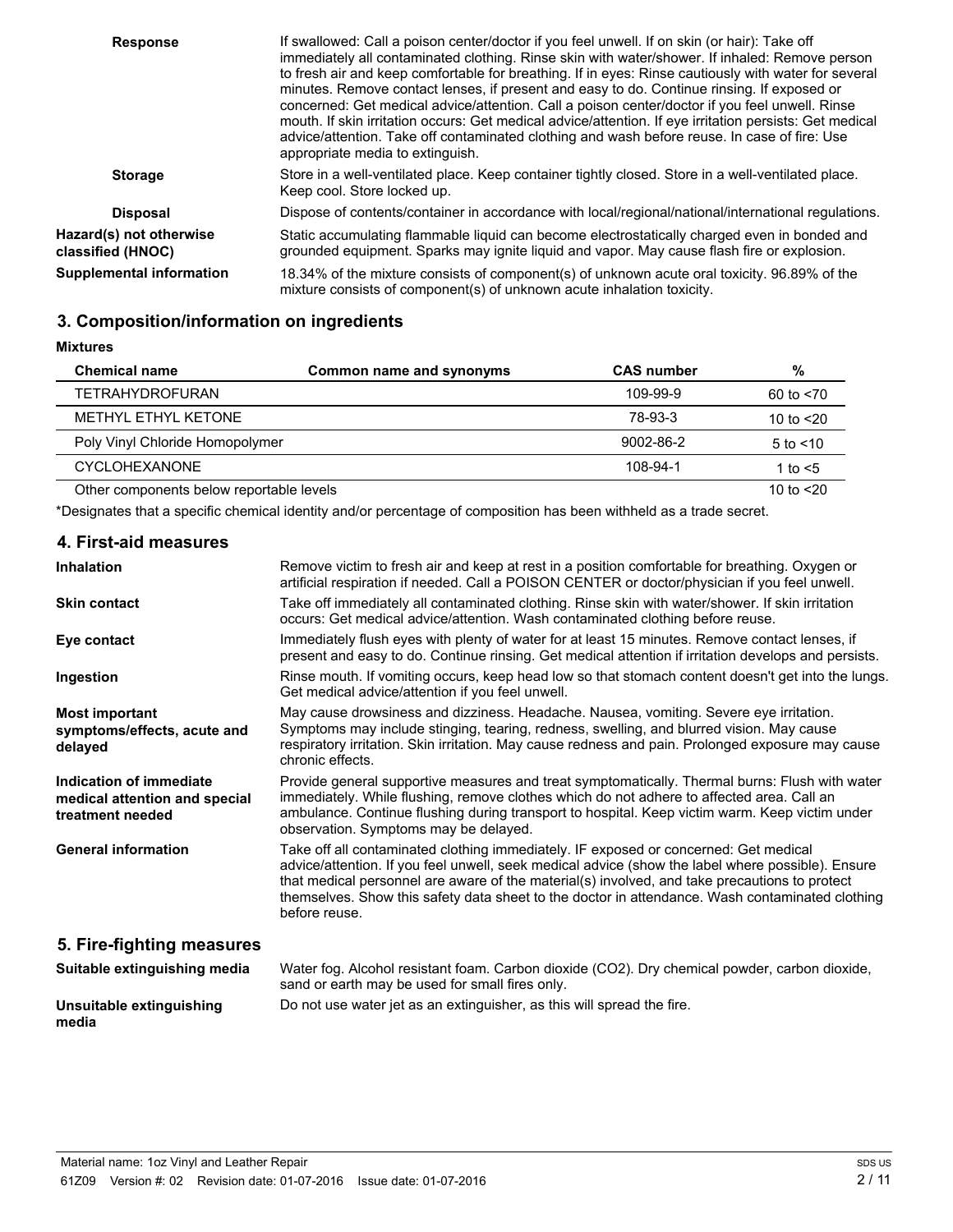| Specific hazards arising from<br>the chemical                    | Vapors may form explosive mixtures with air. Vapors may travel considerable distance to a source<br>of ignition and flash back. This product is a poor conductor of electricity and can become<br>electrostatically charged. If sufficient charge is accumulated, ignition of flammable mixtures can<br>occur. To reduce potential for static discharge, use proper bonding and grounding procedures.<br>This liquid may accumulate static electricity when filling properly grounded containers. Static<br>electricity accumulation may be significantly increased by the presence of small quantities of water<br>or other contaminants. Material will float and may ignite on surface of water. During fire, gases<br>hazardous to health may be formed. |
|------------------------------------------------------------------|-------------------------------------------------------------------------------------------------------------------------------------------------------------------------------------------------------------------------------------------------------------------------------------------------------------------------------------------------------------------------------------------------------------------------------------------------------------------------------------------------------------------------------------------------------------------------------------------------------------------------------------------------------------------------------------------------------------------------------------------------------------|
| Special protective equipment<br>and precautions for firefighters | Self-contained breathing apparatus and full protective clothing must be worn in case of fire.                                                                                                                                                                                                                                                                                                                                                                                                                                                                                                                                                                                                                                                               |
| <b>Fire fighting</b><br>equipment/instructions                   | In case of fire and/or explosion do not breathe fumes. Move containers from fire area if you can do<br>so without risk.                                                                                                                                                                                                                                                                                                                                                                                                                                                                                                                                                                                                                                     |
| <b>Specific methods</b>                                          | Use standard firefighting procedures and consider the hazards of other involved materials.                                                                                                                                                                                                                                                                                                                                                                                                                                                                                                                                                                                                                                                                  |
| <b>General fire hazards</b>                                      | Highly flammable liquid and vapor.                                                                                                                                                                                                                                                                                                                                                                                                                                                                                                                                                                                                                                                                                                                          |

### **6. Accidental release measures**

| Personal precautions,<br>protective equipment and<br>emergency procedures | Keep unnecessary personnel away. Keep people away from and upwind of spill/leak. Eliminate all<br>ignition sources (no smoking, flares, sparks, or flames in immediate area). Wear appropriate<br>protective equipment and clothing during clean-up. Do not breathe mist or vapor. Do not touch<br>damaged containers or spilled material unless wearing appropriate protective clothing. Ventilate<br>closed spaces before entering them. Use appropriate containment to avoid environmental<br>contamination. Transfer by mechanical means such as vacuum truck to a salvage tank or other<br>suitable container for recovery or safe disposal. Local authorities should be advised if significant<br>spillages cannot be contained. For personal protection, see section 8 of the SDS. |
|---------------------------------------------------------------------------|-------------------------------------------------------------------------------------------------------------------------------------------------------------------------------------------------------------------------------------------------------------------------------------------------------------------------------------------------------------------------------------------------------------------------------------------------------------------------------------------------------------------------------------------------------------------------------------------------------------------------------------------------------------------------------------------------------------------------------------------------------------------------------------------|
| <b>Methods and materials for</b><br>containment and cleaning up           | Eliminate all ignition sources (no smoking, flares, sparks, or flames in immediate area). Keep<br>combustibles (wood, paper, oil, etc.) away from spilled material. Take precautionary measures<br>against static discharge. Use only non-sparking tools.                                                                                                                                                                                                                                                                                                                                                                                                                                                                                                                                 |
|                                                                           | Large Spills: Stop the flow of material, if this is without risk. Dike the spilled material, where this is<br>possible. Cover with plastic sheet to prevent spreading. Use a non-combustible material like<br>vermiculite, sand or earth to soak up the product and place into a container for later disposal.<br>Following product recovery, flush area with water.                                                                                                                                                                                                                                                                                                                                                                                                                      |
|                                                                           | Small Spills: Absorb with earth, sand or other non-combustible material and transfer to containers<br>for later disposal. Wipe up with absorbent material (e.g. cloth, fleece). Clean surface thoroughly to<br>remove residual contamination.                                                                                                                                                                                                                                                                                                                                                                                                                                                                                                                                             |
| <b>Environmental precautions</b>                                          | Never return spills to original containers for re-use. For waste disposal, see section 13 of the SDS.<br>Avoid discharge into drains, water courses or onto the ground. Use appropriate containment to<br>avoid environmental contamination.                                                                                                                                                                                                                                                                                                                                                                                                                                                                                                                                              |

# **7. Handling and storage**

Obtain special instructions before use. Do not handle until all safety precautions have been read and understood. Do not handle, store or open near an open flame, sources of heat or sources of ignition. Protect material from direct sunlight. Explosion-proof general and local exhaust ventilation. Minimize fire risks from flammable and combustible materials (including combustible dust and static accumulating liquids) or dangerous reactions with incompatible materials. Handling operations that can promote accumulation of static charges include but are not limited to: mixing, filtering, pumping at high flow rates, splash filling, creating mists or sprays, tank and container filling, tank cleaning, sampling, gauging, switch loading, vacuum truck operations. Take precautionary measures against static discharges. All equipment used when handling the product must be grounded. Use non-sparking tools and explosion-proof equipment. Do not breathe mist or vapor. Do not taste or swallow. Avoid contact with eyes, skin, and clothing. Avoid prolonged exposure. When using, do not eat, drink or smoke. Should be handled in closed systems, if possible. Use only outdoors or in a well-ventilated area. Wear appropriate personal protective equipment. Wash hands thoroughly after handling. Observe good industrial hygiene practices. **Precautions for safe handling**

> For additional information on equipment bonding and grounding, refer to the Canadian Electrical Code in Canada, (CSA C22.1), or the American Petroleum Institute (API) Recommended Practice 2003, "Protection Against Ignitions Arising out of Static, Lightning, and Stray Currents" or National Fire Protection Association (NFPA) 77, "Recommended Practice on Static Electricity" or National Fire Protection Association (NFPA) 70, "National Electrical Code".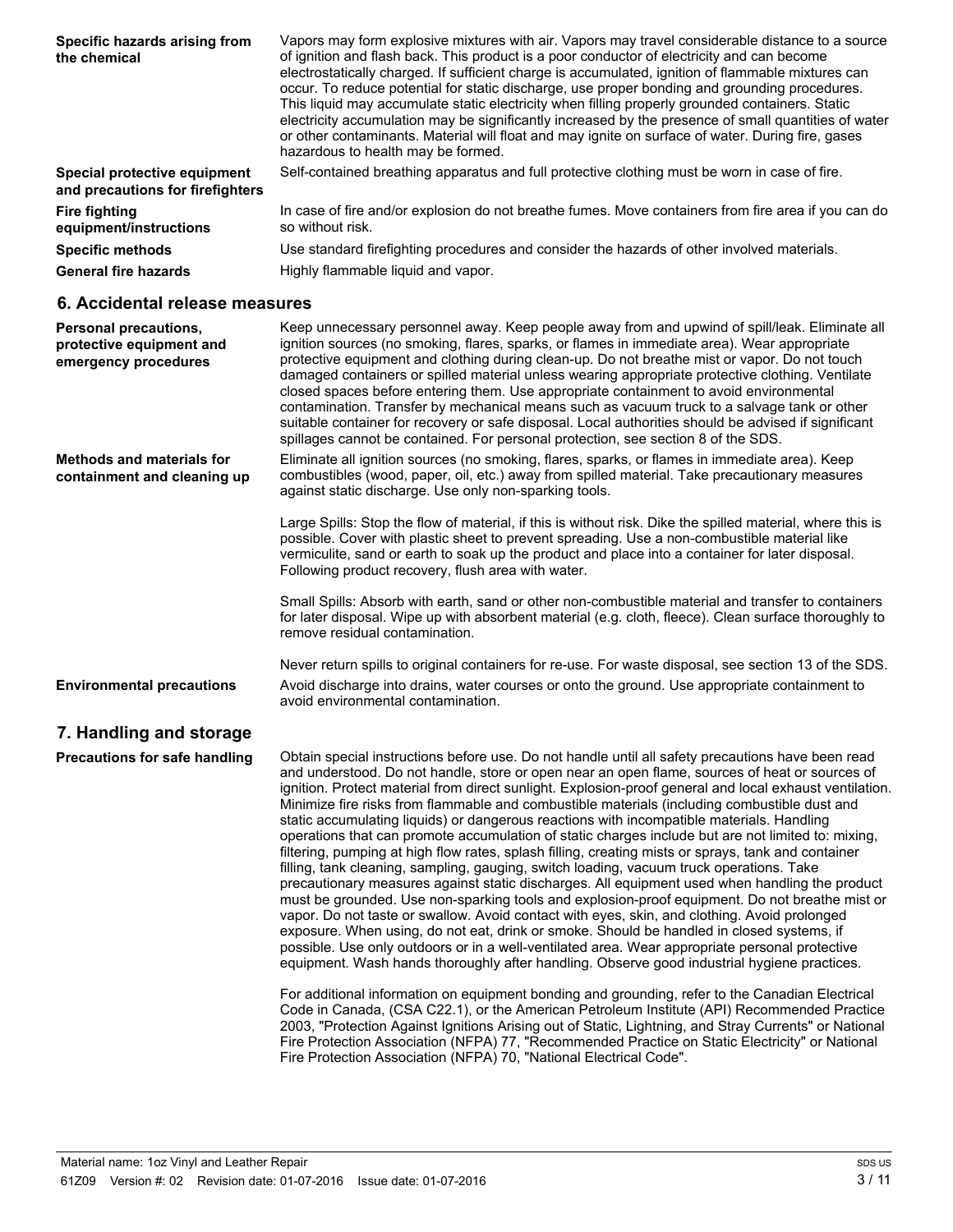Store locked up. Keep away from heat, sparks and open flame. Prevent electrostatic charge build-up by using common bonding and grounding techniques. Eliminate sources of ignition. Avoid spark promoters. Ground/bond container and equipment. These alone may be insufficient to remove static electricity. Store in a cool, dry place out of direct sunlight. Store in original tightly closed container. Store in a well-ventilated place. Keep in an area equipped with sprinklers. Store away from incompatible materials (see Section 10 of the SDS).

## **8. Exposure controls/personal protection**

#### **Occupational exposure limits**

#### **US. OSHA Specifically Regulated Substances (29 CFR 1910.1001-1050)**

| <b>Components</b>                                                | <b>Type</b>                                                                      | <b>Value</b>                    |                      |
|------------------------------------------------------------------|----------------------------------------------------------------------------------|---------------------------------|----------------------|
| Poly Vinyl Chloride<br>Homopolymer (CAS<br>$9002 - 86 - 2$       | <b>STEL</b>                                                                      | 5 ppm                           |                      |
|                                                                  | <b>TWA</b>                                                                       | 1 ppm                           |                      |
| <b>Components</b>                                                | US. OSHA Table Z-1 Limits for Air Contaminants (29 CFR 1910.1000)<br><b>Type</b> | Value                           | Form                 |
| CYCLOHEXANONE (CAS<br>$108-94-1)$                                | <b>PEL</b>                                                                       | 200 mg/m3                       |                      |
| METHYL ETHYL KETONE<br>(CAS 78-93-3)                             | <b>PEL</b>                                                                       | 50 ppm<br>590 mg/m3             |                      |
| Poly Vinyl Chloride<br>Homopolymer (CAS<br>$9002 - 86 - 2$       | <b>PEL</b>                                                                       | 200 ppm<br>$5$ mg/m $3$         | Respirable fraction. |
| <b>TETRAHYDROFURAN</b><br>(CAS 109-99-9)                         | PEL                                                                              | 15 mg/m3<br>590 mg/m3           | Total dust.          |
|                                                                  |                                                                                  | 200 ppm                         |                      |
| <b>US. ACGIH Threshold Limit Values</b><br><b>Components</b>     | <b>Type</b>                                                                      | Value                           | Form                 |
| CYCLOHEXANONE (CAS<br>$108-94-1)$                                | <b>STEL</b>                                                                      | 50 ppm                          |                      |
| METHYL ETHYL KETONE                                              | <b>TWA</b><br><b>STEL</b>                                                        | 20 ppm<br>300 ppm               |                      |
| (CAS 78-93-3)                                                    | <b>TWA</b>                                                                       | 200 ppm                         |                      |
| Poly Vinyl Chloride<br>Homopolymer (CAS                          | <b>TWA</b>                                                                       | 1 $mg/m3$                       | Respirable fraction. |
| $9002 - 86 - 2$<br><b>TETRAHYDROFURAN</b><br>(CAS 109-99-9)      | <b>STEL</b>                                                                      | 100 ppm                         |                      |
|                                                                  | <b>TWA</b>                                                                       | 50 ppm                          |                      |
| US. NIOSH: Pocket Guide to Chemical Hazards<br><b>Components</b> |                                                                                  | Value                           |                      |
|                                                                  | <b>Type</b>                                                                      |                                 |                      |
| CYCLOHEXANONE (CAS<br>$108-94-1)$                                | <b>TWA</b>                                                                       | 100 mg/m3                       |                      |
| METHYL ETHYL KETONE<br>(CAS 78-93-3)                             | <b>STEL</b>                                                                      | 25 ppm<br>885 mg/m3             |                      |
|                                                                  | <b>TWA</b>                                                                       | 300 ppm<br>590 mg/m3<br>200 ppm |                      |
| <b>TETRAHYDROFURAN</b>                                           | <b>STEL</b>                                                                      | 735 mg/m3                       |                      |
| (CAS 109-99-9)                                                   | <b>TWA</b>                                                                       | 250 ppm<br>590 mg/m3<br>200 ppm |                      |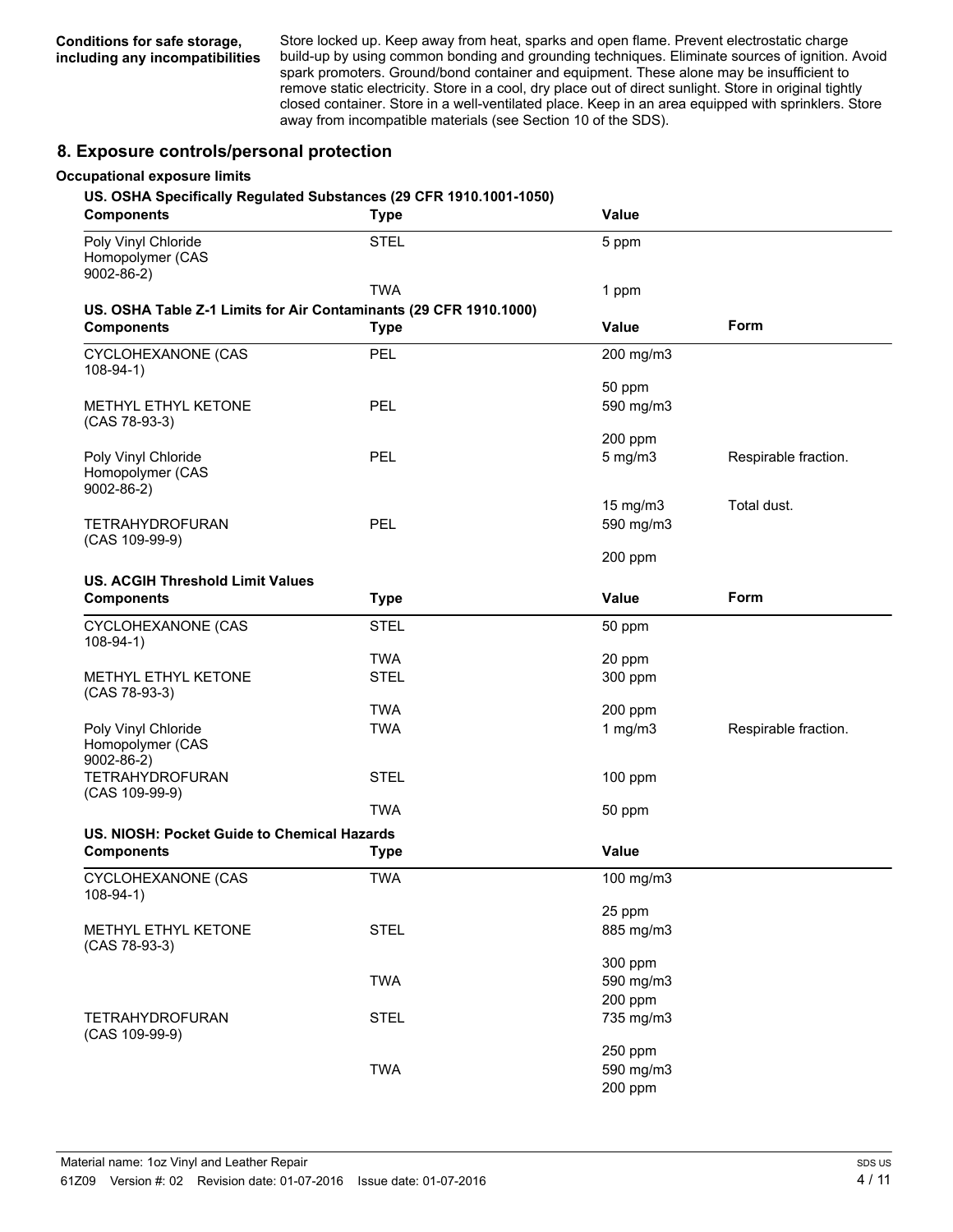## **Biological limit values**

| <b>ACGIH Biological Exposure Indices</b><br><b>Components</b>                     | <b>Value</b>                                                  | <b>Determinant</b>               | <b>Specimen</b>                   | <b>Sampling Time</b>                                                                                                                                                                                                                                                                                                                                                                                                                                                                               |
|-----------------------------------------------------------------------------------|---------------------------------------------------------------|----------------------------------|-----------------------------------|----------------------------------------------------------------------------------------------------------------------------------------------------------------------------------------------------------------------------------------------------------------------------------------------------------------------------------------------------------------------------------------------------------------------------------------------------------------------------------------------------|
|                                                                                   |                                                               |                                  |                                   | $\star$                                                                                                                                                                                                                                                                                                                                                                                                                                                                                            |
| CYCLOHEXANONE (CAS 80 mg/l<br>$108-94-1)$                                         |                                                               | 1,2-Cyclohexan<br>ediol, with    | Urine                             |                                                                                                                                                                                                                                                                                                                                                                                                                                                                                                    |
|                                                                                   |                                                               | hydrolysis                       |                                   |                                                                                                                                                                                                                                                                                                                                                                                                                                                                                                    |
|                                                                                   | $8$ mg/l                                                      | Cyclohexanol,<br>with hydrolysis | Urine                             | $\star$                                                                                                                                                                                                                                                                                                                                                                                                                                                                                            |
| METHYL ETHYL KETONE 2 mg/l<br>(CAS 78-93-3)                                       |                                                               | <b>MEK</b>                       | Urine                             | $\star$                                                                                                                                                                                                                                                                                                                                                                                                                                                                                            |
| <b>TETRAHYDROFURAN</b><br>(CAS 109-99-9)                                          | $2 \text{ mq/l}$                                              | Tetrahydrofura<br>n              | Urine                             | $\star$                                                                                                                                                                                                                                                                                                                                                                                                                                                                                            |
| * - For sampling details, please see the source document.                         |                                                               |                                  |                                   |                                                                                                                                                                                                                                                                                                                                                                                                                                                                                                    |
| <b>Exposure guidelines</b>                                                        |                                                               |                                  |                                   |                                                                                                                                                                                                                                                                                                                                                                                                                                                                                                    |
| US - California OELs: Skin designation                                            |                                                               |                                  |                                   |                                                                                                                                                                                                                                                                                                                                                                                                                                                                                                    |
| CYCLOHEXANONE (CAS 108-94-1)                                                      |                                                               |                                  | Can be absorbed through the skin. |                                                                                                                                                                                                                                                                                                                                                                                                                                                                                                    |
| US - Minnesota Haz Subs: Skin designation applies                                 |                                                               |                                  |                                   |                                                                                                                                                                                                                                                                                                                                                                                                                                                                                                    |
| CYCLOHEXANONE (CAS 108-94-1)                                                      |                                                               |                                  | Skin designation applies.         |                                                                                                                                                                                                                                                                                                                                                                                                                                                                                                    |
| US - Tennessee OELs: Skin designation                                             |                                                               |                                  |                                   |                                                                                                                                                                                                                                                                                                                                                                                                                                                                                                    |
| CYCLOHEXANONE (CAS 108-94-1)<br>US ACGIH Threshold Limit Values: Skin designation |                                                               |                                  | Can be absorbed through the skin. |                                                                                                                                                                                                                                                                                                                                                                                                                                                                                                    |
| CYCLOHEXANONE (CAS 108-94-1)                                                      |                                                               |                                  | Can be absorbed through the skin. |                                                                                                                                                                                                                                                                                                                                                                                                                                                                                                    |
| TETRAHYDROFURAN (CAS 109-99-9)                                                    |                                                               |                                  | Can be absorbed through the skin. |                                                                                                                                                                                                                                                                                                                                                                                                                                                                                                    |
| US NIOSH Pocket Guide to Chemical Hazards: Skin designation                       |                                                               |                                  |                                   |                                                                                                                                                                                                                                                                                                                                                                                                                                                                                                    |
| CYCLOHEXANONE (CAS 108-94-1)                                                      |                                                               |                                  | Can be absorbed through the skin. |                                                                                                                                                                                                                                                                                                                                                                                                                                                                                                    |
| Appropriate engineering<br>controls                                               | shower must be available when handling this product.          |                                  |                                   | Explosion-proof general and local exhaust ventilation. Good general ventilation (typically 10 air<br>changes per hour) should be used. Ventilation rates should be matched to conditions. If<br>applicable, use process enclosures, local exhaust ventilation, or other engineering controls to<br>maintain airborne levels below recommended exposure limits. If exposure limits have not been<br>established, maintain airborne levels to an acceptable level. Eye wash facilities and emergency |
| Individual protection measures, such as personal protective equipment             |                                                               |                                  |                                   |                                                                                                                                                                                                                                                                                                                                                                                                                                                                                                    |
| <b>Eye/face protection</b>                                                        | Wear safety glasses with side shields (or goggles).           |                                  |                                   |                                                                                                                                                                                                                                                                                                                                                                                                                                                                                                    |
| <b>Skin protection</b>                                                            |                                                               |                                  |                                   |                                                                                                                                                                                                                                                                                                                                                                                                                                                                                                    |
| <b>Hand protection</b>                                                            | supplier.                                                     |                                  |                                   | Wear appropriate chemical resistant gloves. Suitable gloves can be recommended by the glove                                                                                                                                                                                                                                                                                                                                                                                                        |
| <b>Other</b>                                                                      | Wear appropriate chemical resistant clothing.                 |                                  |                                   |                                                                                                                                                                                                                                                                                                                                                                                                                                                                                                    |
| <b>Respiratory protection</b>                                                     | been established), an approved respirator must be worn.       |                                  |                                   | If engineering controls do not maintain airborne concentrations below recommended exposure<br>limits (where applicable) or to an acceptable level (in countries where exposure limits have not                                                                                                                                                                                                                                                                                                     |
| <b>Thermal hazards</b>                                                            | Wear appropriate thermal protective clothing, when necessary. |                                  |                                   |                                                                                                                                                                                                                                                                                                                                                                                                                                                                                                    |
| General hygiene<br>considerations                                                 | equipment to remove contaminants.                             |                                  |                                   | Observe any medical surveillance requirements. When using do not smoke. Keep away from food<br>and drink. Always observe good personal hygiene measures, such as washing after handling the<br>material and before eating, drinking, and/or smoking. Routinely wash work clothing and protective                                                                                                                                                                                                   |
| 9. Physical and chemical properties                                               |                                                               |                                  |                                   |                                                                                                                                                                                                                                                                                                                                                                                                                                                                                                    |

#### **Appearance**

| <b>Physical state</b>                      | Liguid.                          |
|--------------------------------------------|----------------------------------|
| Form                                       | Liguid.                          |
| Color                                      | Not available.                   |
| Odor                                       | Not available.                   |
| <b>Odor threshold</b>                      | Not available.                   |
| рH                                         | Not available.                   |
| Melting point/freezing point               | -162.94 °F (-108.3 °C) estimated |
| Initial boiling point and boiling<br>range | 149 °F (65 °C) estimated         |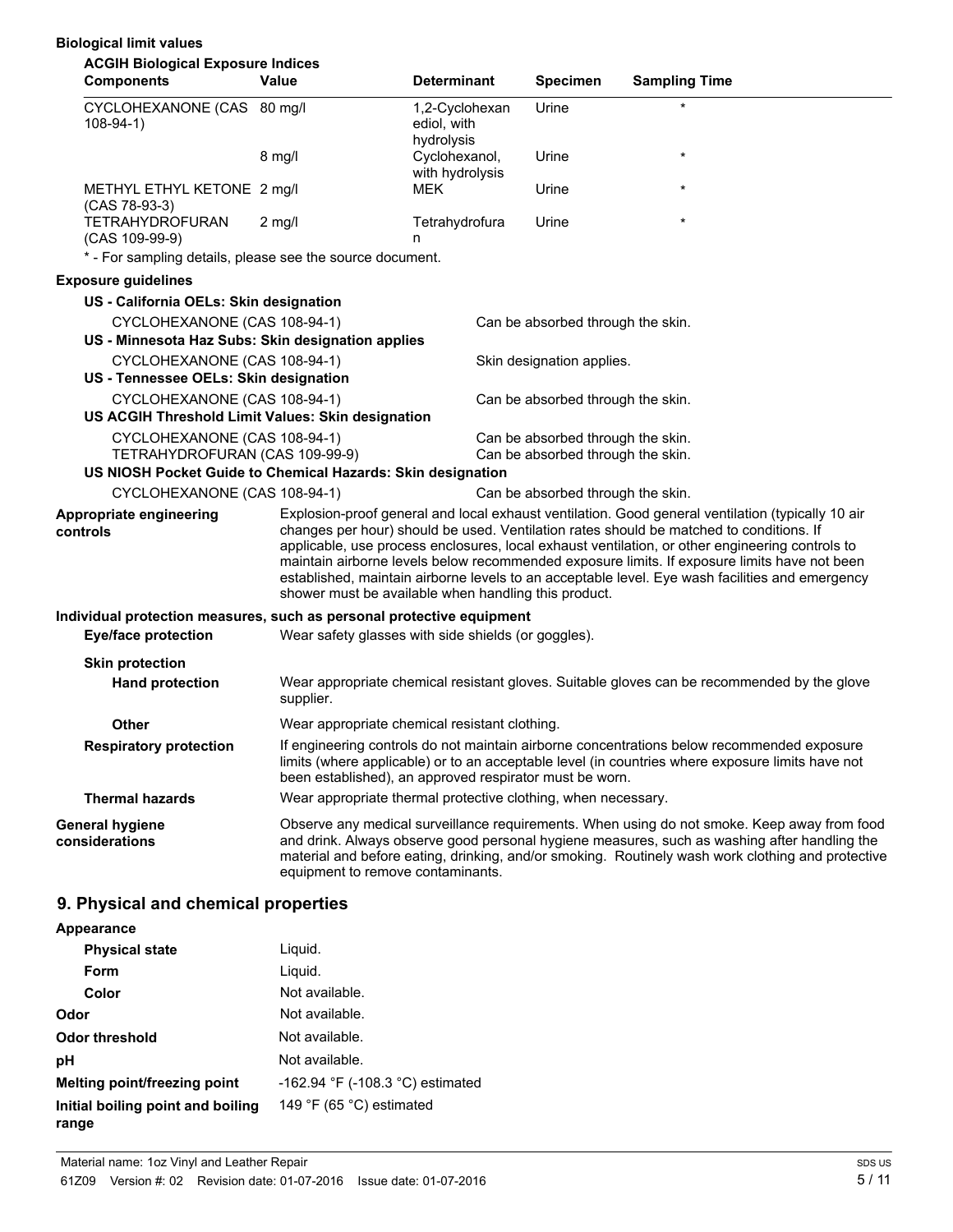| <b>Flash point</b>                                | 2.0 $\degree$ F (-16.7 $\degree$ C) estimated                                                  |  |
|---------------------------------------------------|------------------------------------------------------------------------------------------------|--|
| <b>Evaporation rate</b>                           | Not available.                                                                                 |  |
| Flammability (solid, gas)                         | Not applicable.                                                                                |  |
| Upper/lower flammability or explosive limits      |                                                                                                |  |
| <b>Flammability limit - lower</b><br>(%)          | 1.8 % estimated                                                                                |  |
| <b>Flammability limit - upper</b><br>(%)          | 11.8 % estimated                                                                               |  |
| Explosive limit - lower (%)                       | Not available.                                                                                 |  |
| Explosive limit - upper (%)                       | Not available.                                                                                 |  |
| Vapor pressure                                    | 193.59 hPa estimated                                                                           |  |
| Vapor density                                     | Not available.                                                                                 |  |
| <b>Relative density</b>                           | Not available.                                                                                 |  |
| Solubility(ies)                                   |                                                                                                |  |
| <b>Solubility (water)</b>                         | Not available.                                                                                 |  |
| <b>Partition coefficient</b><br>(n-octanol/water) | Not available.                                                                                 |  |
| <b>Auto-ignition temperature</b>                  | 609.8 °F (321 °C) estimated                                                                    |  |
| <b>Decomposition temperature</b>                  | Not available.                                                                                 |  |
| <b>Viscosity</b>                                  | Not available.                                                                                 |  |
| <b>Other information</b>                          |                                                                                                |  |
| <b>Density</b>                                    | 8.06 lbs/gal                                                                                   |  |
| <b>Explosive properties</b>                       | Not explosive.                                                                                 |  |
| <b>Flammability class</b>                         | Flammable IB estimated                                                                         |  |
| <b>Oxidizing properties</b>                       | Not oxidizing.                                                                                 |  |
| <b>Percent volatile</b>                           | 81.04                                                                                          |  |
| <b>Specific gravity</b>                           | 0.97                                                                                           |  |
| <b>VOC</b>                                        | 6.53 lbs/gal Regulatory<br>782.6 g/l Regulatory<br>6.53 lbs/gal Material<br>782.6 g/l Material |  |

# **10. Stability and reactivity**

| <b>Reactivity</b>                            | The product is stable and non-reactive under normal conditions of use, storage and transport.                                                     |
|----------------------------------------------|---------------------------------------------------------------------------------------------------------------------------------------------------|
| <b>Chemical stability</b>                    | Material is stable under normal conditions.                                                                                                       |
| <b>Possibility of hazardous</b><br>reactions | No dangerous reaction known under conditions of normal use.                                                                                       |
| <b>Conditions to avoid</b>                   | Avoid heat, sparks, open flames and other ignition sources. Avoid temperatures exceeding the<br>flash point. Contact with incompatible materials. |
| Incompatible materials                       | Strong oxidizing agents. Ammonia. Amines. Isocyanates. Caustics.                                                                                  |
| <b>Hazardous decomposition</b><br>products   | No hazardous decomposition products are known.                                                                                                    |

# **11. Toxicological information**

## **Information on likely routes of exposure**

| Inhalation                                                                         | Harmful if inhaled. May cause damage to organs through prolonged or repeated exposure by<br>inhalation. May cause drowsiness and dizziness. Headache. Nausea, vomiting.                                                                                    |
|------------------------------------------------------------------------------------|------------------------------------------------------------------------------------------------------------------------------------------------------------------------------------------------------------------------------------------------------------|
| <b>Skin contact</b>                                                                | Causes skin irritation.                                                                                                                                                                                                                                    |
| Eye contact                                                                        | Causes serious eve irritation.                                                                                                                                                                                                                             |
| Ingestion                                                                          | Harmful if swallowed.                                                                                                                                                                                                                                      |
| Symptoms related to the<br>physical, chemical and<br>toxicological characteristics | May cause drowsiness and dizziness. Headache. Nausea, vomiting. Severe eye irritation.<br>Symptoms may include stinging, tearing, redness, swelling, and blurred vision. May cause<br>respiratory irritation. Skin irritation. May cause redness and pain. |

#### **Information on toxicological effects**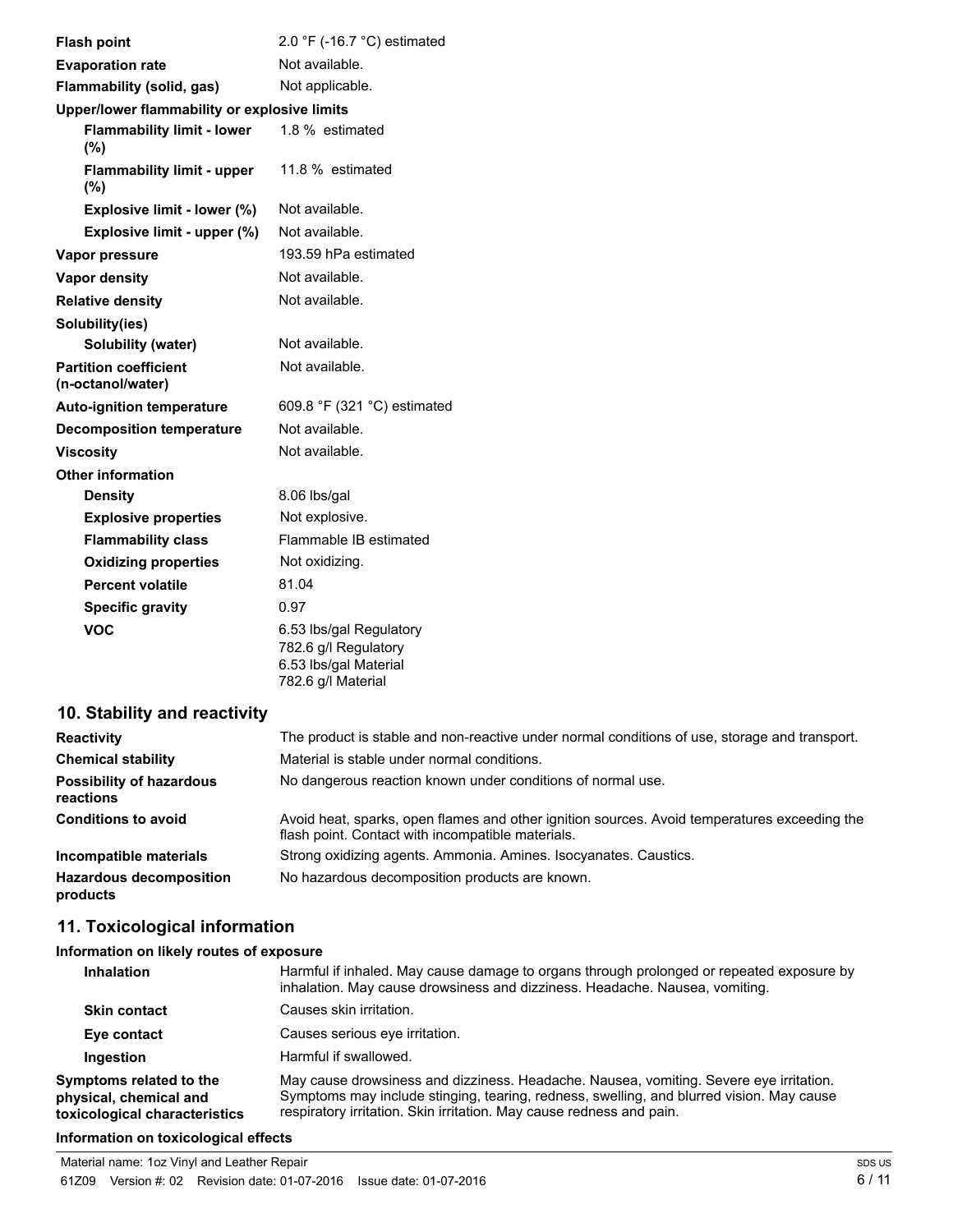| <b>Acute toxicity</b>                                                           | Harmful if inhaled. Harmful if swallowed. Narcotic effects. May cause respiratory irritation. |        |                                                                                                            |
|---------------------------------------------------------------------------------|-----------------------------------------------------------------------------------------------|--------|------------------------------------------------------------------------------------------------------------|
| <b>Components</b>                                                               | <b>Species</b>                                                                                |        | <b>Test Results</b>                                                                                        |
| METHYL ETHYL KETONE (CAS 78-93-3)                                               |                                                                                               |        |                                                                                                            |
| <u>Acute</u>                                                                    |                                                                                               |        |                                                                                                            |
| Dermal                                                                          |                                                                                               |        |                                                                                                            |
| LD50                                                                            | Rabbit                                                                                        |        | > 8000 mg/kg                                                                                               |
| <b>Inhalation</b>                                                               |                                                                                               |        |                                                                                                            |
| <b>LC50</b>                                                                     | Mouse                                                                                         |        | 11000 ppm, 45 Minutes                                                                                      |
|                                                                                 | Rat                                                                                           |        | 11700 ppm, 4 Hours                                                                                         |
| Oral                                                                            |                                                                                               |        |                                                                                                            |
| LD50                                                                            | Mouse                                                                                         |        | 670 mg/kg                                                                                                  |
|                                                                                 | Rat                                                                                           |        | 2300 - 3500 mg/kg                                                                                          |
| TETRAHYDROFURAN (CAS 109-99-9)                                                  |                                                                                               |        |                                                                                                            |
| <u>Acute</u>                                                                    |                                                                                               |        |                                                                                                            |
| Dermal                                                                          | Rabbit                                                                                        |        |                                                                                                            |
| LD50                                                                            |                                                                                               |        | 2100 mg/kg                                                                                                 |
| <b>Inhalation</b><br><b>LC50</b>                                                | Rat                                                                                           |        | 80975 ppm, 1 Hours                                                                                         |
|                                                                                 |                                                                                               |        |                                                                                                            |
|                                                                                 |                                                                                               |        | 62000 ppm, 2 Hours                                                                                         |
|                                                                                 |                                                                                               |        | 21000 ppm, 3 Hours                                                                                         |
|                                                                                 |                                                                                               |        | 18000 - 22000 ppm, 4 Hours                                                                                 |
| LD50                                                                            | Mouse                                                                                         |        | 6700 mg/l, 30 Minutes                                                                                      |
| Oral                                                                            |                                                                                               |        |                                                                                                            |
| LD50                                                                            | Rat                                                                                           |        | 1650 mg/kg                                                                                                 |
|                                                                                 | * Estimates for product may be based on additional component data not shown.                  |        |                                                                                                            |
| <b>Skin corrosion/irritation</b>                                                | Causes skin irritation.                                                                       |        |                                                                                                            |
| Serious eye damage/eye<br>irritation                                            | Causes serious eye irritation.                                                                |        |                                                                                                            |
| Respiratory or skin sensitization                                               |                                                                                               |        |                                                                                                            |
| <b>Respiratory sensitization</b>                                                | Not a respiratory sensitizer.                                                                 |        |                                                                                                            |
| <b>Skin sensitization</b>                                                       | This product is not expected to cause skin sensitization.                                     |        |                                                                                                            |
| Germ cell mutagenicity                                                          | mutagenic or genotoxic.                                                                       |        | No data available to indicate product or any components present at greater than 0.1% are                   |
| Carcinogenicity                                                                 | Suspected of causing cancer.                                                                  |        |                                                                                                            |
|                                                                                 | IARC Monographs. Overall Evaluation of Carcinogenicity                                        |        |                                                                                                            |
| CYCLOHEXANONE (CAS 108-94-1)<br>Poly Vinyl Chloride Homopolymer (CAS 9002-86-2) | OSHA Specifically Regulated Substances (29 CFR 1910.1001-1050)                                |        | 3 Not classifiable as to carcinogenicity to humans.<br>3 Not classifiable as to carcinogenicity to humans. |
| Poly Vinyl Chloride Homopolymer (CAS 9002-86-2)                                 | US. National Toxicology Program (NTP) Report on Carcinogens                                   | Cancer |                                                                                                            |
| Not listed.                                                                     |                                                                                               |        |                                                                                                            |
| <b>Reproductive toxicity</b>                                                    | This product is not expected to cause reproductive or developmental effects.                  |        |                                                                                                            |
| Specific target organ toxicity -<br>single exposure                             | May cause respiratory irritation. May cause drowsiness and dizziness.                         |        |                                                                                                            |
| Specific target organ toxicity -<br>repeated exposure                           | May cause damage to organs through prolonged or repeated exposure.                            |        |                                                                                                            |
| <b>Aspiration hazard</b>                                                        | Not an aspiration hazard.                                                                     |        |                                                                                                            |
| <b>Chronic effects</b>                                                          | be harmful.                                                                                   |        | May cause damage to organs through prolonged or repeated exposure. Prolonged inhalation may                |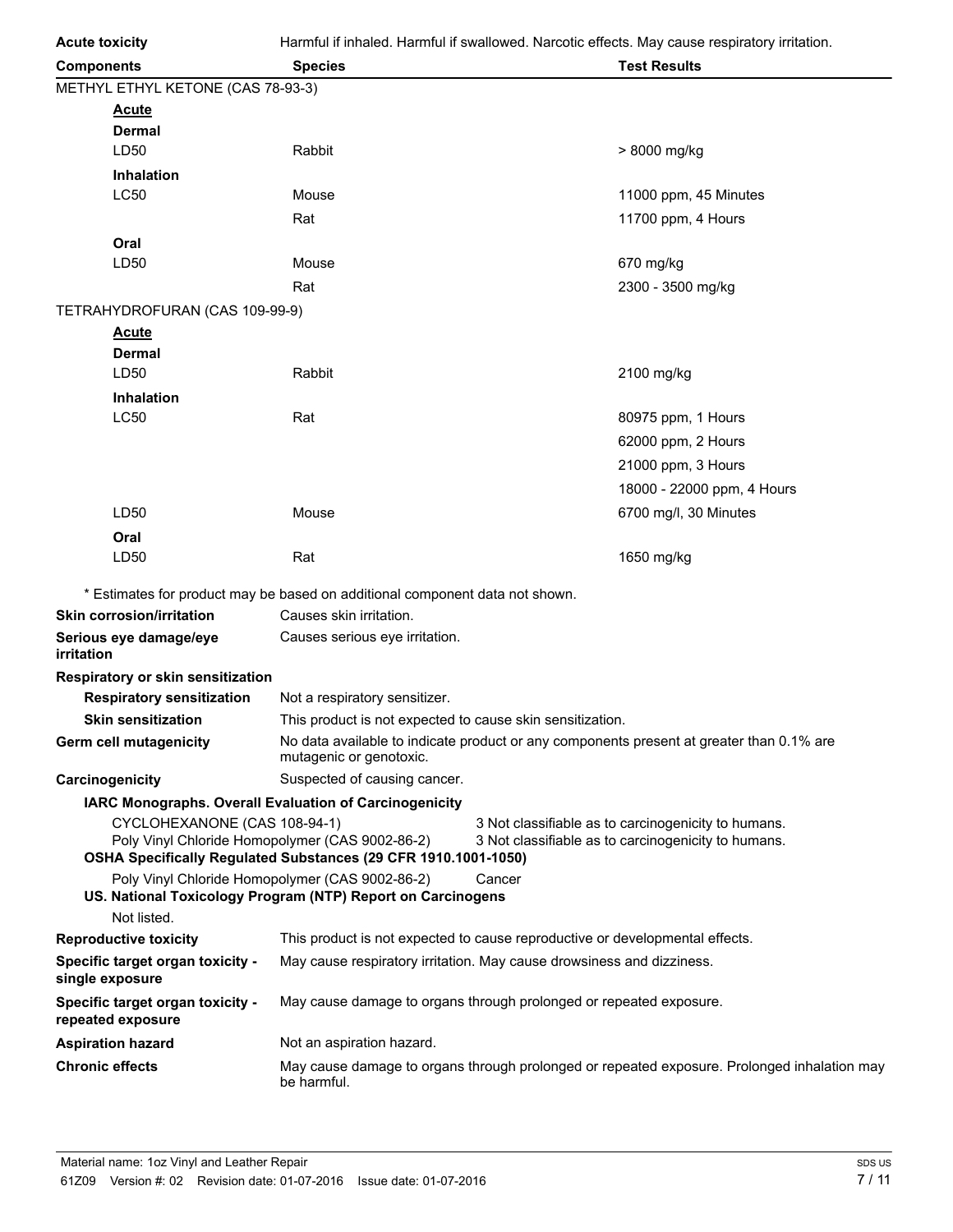# **12. Ecological information**

| <b>Ecotoxicity</b>                                                                                           | The product is not classified as environmentally hazardous. However, this does not exclude the<br>possibility that large or frequent spills can have a harmful or damaging effect on the environment. |                                                                                                                                                                                                     |                            |
|--------------------------------------------------------------------------------------------------------------|-------------------------------------------------------------------------------------------------------------------------------------------------------------------------------------------------------|-----------------------------------------------------------------------------------------------------------------------------------------------------------------------------------------------------|----------------------------|
| <b>Components</b>                                                                                            |                                                                                                                                                                                                       | <b>Species</b>                                                                                                                                                                                      | <b>Test Results</b>        |
| CYCLOHEXANONE (CAS 108-94-1)                                                                                 |                                                                                                                                                                                                       |                                                                                                                                                                                                     |                            |
| <b>Aquatic</b>                                                                                               |                                                                                                                                                                                                       |                                                                                                                                                                                                     |                            |
| Fish                                                                                                         | LC50                                                                                                                                                                                                  | Fathead minnow (Pimephales promelas) 481 - 578 mg/l, 96 hours                                                                                                                                       |                            |
| METHYL ETHYL KETONE (CAS 78-93-3)                                                                            |                                                                                                                                                                                                       |                                                                                                                                                                                                     |                            |
| <b>Aquatic</b>                                                                                               |                                                                                                                                                                                                       |                                                                                                                                                                                                     |                            |
| Crustacea                                                                                                    | EC50                                                                                                                                                                                                  | Water flea (Daphnia magna)                                                                                                                                                                          | 4025 - 6440 mg/l, 48 hours |
| Fish                                                                                                         | <b>LC50</b>                                                                                                                                                                                           | Sheepshead minnow (Cyprinodon<br>variegatus)                                                                                                                                                        | > 400 mg/l, 96 hours       |
| TETRAHYDROFURAN (CAS 109-99-9)                                                                               |                                                                                                                                                                                                       |                                                                                                                                                                                                     |                            |
| <b>Aquatic</b>                                                                                               |                                                                                                                                                                                                       |                                                                                                                                                                                                     |                            |
| Fish                                                                                                         | LC50                                                                                                                                                                                                  | Fathead minnow (Pimephales promelas) 1970 - 2360 mg/l, 96 hours                                                                                                                                     |                            |
|                                                                                                              |                                                                                                                                                                                                       | * Estimates for product may be based on additional component data not shown.                                                                                                                        |                            |
| Persistence and degradability                                                                                |                                                                                                                                                                                                       | No data is available on the degradability of this product.                                                                                                                                          |                            |
| <b>Bioaccumulative potential</b>                                                                             |                                                                                                                                                                                                       |                                                                                                                                                                                                     |                            |
| Partition coefficient n-octanol / water (log Kow)<br>CYCLOHEXANONE<br>METHYL ETHYL KETONE<br>TETRAHYDROFURAN |                                                                                                                                                                                                       | 0.81<br>0.29<br>0.46                                                                                                                                                                                |                            |
| <b>Mobility in soil</b>                                                                                      | No data available.                                                                                                                                                                                    |                                                                                                                                                                                                     |                            |
| Other adverse effects                                                                                        |                                                                                                                                                                                                       | No other adverse environmental effects (e.g. ozone depletion, photochemical ozone creation<br>potential, endocrine disruption, global warming potential) are expected from this component.          |                            |
| 13. Disposal considerations                                                                                  |                                                                                                                                                                                                       |                                                                                                                                                                                                     |                            |
| <b>Disposal instructions</b>                                                                                 |                                                                                                                                                                                                       | Collect and reclaim or dispose in sealed containers at licensed waste disposal site. Dispose of<br>contents/container in accordance with local/regional/national/international regulations.         |                            |
| <b>Local disposal regulations</b>                                                                            | Dispose in accordance with all applicable regulations.                                                                                                                                                |                                                                                                                                                                                                     |                            |
| <b>Hazardous waste code</b>                                                                                  | disposal company.                                                                                                                                                                                     | The waste code should be assigned in discussion between the user, the producer and the waste                                                                                                        |                            |
| Waste from residues / unused<br>products                                                                     | Disposal instructions).                                                                                                                                                                               | Dispose of in accordance with local regulations. Empty containers or liners may retain some<br>product residues. This material and its container must be disposed of in a safe manner (see:         |                            |
| <b>Contaminated packaging</b>                                                                                | disposal.                                                                                                                                                                                             | Since emptied containers may retain product residue, follow label warnings even after container is<br>emptied. Empty containers should be taken to an approved waste handling site for recycling or |                            |
| 14. Transport information                                                                                    |                                                                                                                                                                                                       |                                                                                                                                                                                                     |                            |
| <b>DOT</b>                                                                                                   |                                                                                                                                                                                                       |                                                                                                                                                                                                     |                            |
| <b>UN number</b>                                                                                             | <b>UN1139</b>                                                                                                                                                                                         |                                                                                                                                                                                                     |                            |
| UN proper shipping name<br><b>Transport hazard class(es)</b>                                                 | Coating solution                                                                                                                                                                                      |                                                                                                                                                                                                     |                            |
| <b>Class</b>                                                                                                 | 3                                                                                                                                                                                                     |                                                                                                                                                                                                     |                            |
| <b>Subsidiary risk</b>                                                                                       |                                                                                                                                                                                                       |                                                                                                                                                                                                     |                            |
| Label(s)<br><b>Packing group</b>                                                                             | 3<br>Ш                                                                                                                                                                                                |                                                                                                                                                                                                     |                            |

**Special precautions for user** Read safety instructions, SDS and emergency procedures before handling.

**Special provisions** 149, IB2, T4, TP1, TP8

**Packaging exceptions** 150<br>**Packaging non bulk** 202

**Packaging bulk** 242

**UN number** UN1139

**UN proper shipping name** Coating solution

**Packaging non bulk** 

**IATA**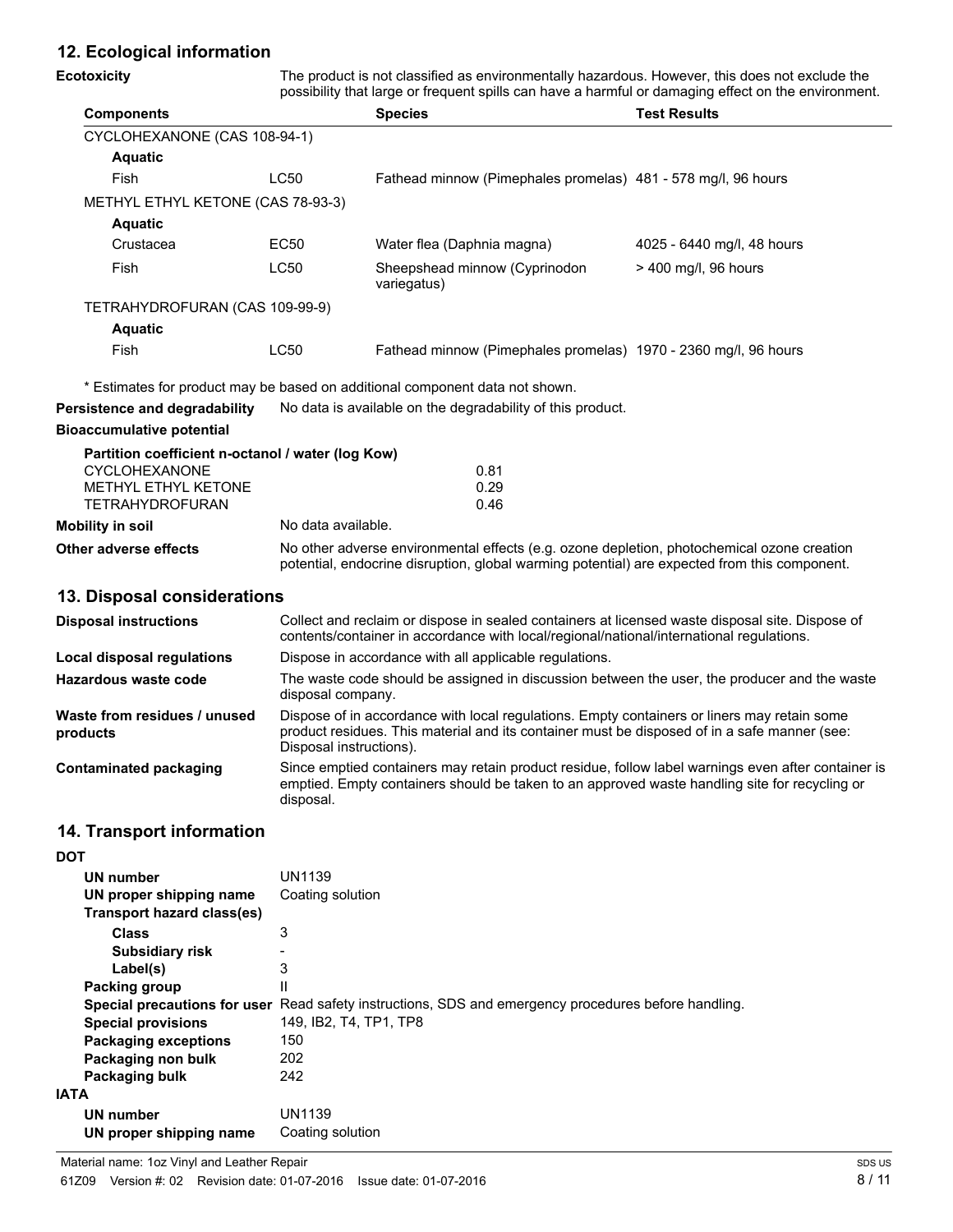| Transport hazard class(es)      |                                                                                                             |
|---------------------------------|-------------------------------------------------------------------------------------------------------------|
| Class                           | 3                                                                                                           |
| <b>Subsidiary risk</b>          |                                                                                                             |
| Packing group                   | $\mathbf{I}$                                                                                                |
| <b>Environmental hazards</b>    | No.                                                                                                         |
| <b>ERG Code</b>                 | 3L                                                                                                          |
| <b>Other information</b>        | <b>Special precautions for user</b> Read safety instructions, SDS and emergency procedures before handling. |
| Passenger and cargo<br>aircraft | Allowed.                                                                                                    |
| Cargo aircraft only             | Allowed.                                                                                                    |
| <b>IMDG</b>                     |                                                                                                             |
| <b>UN number</b>                | UN1139                                                                                                      |
| UN proper shipping name         | Coating solution                                                                                            |
| Transport hazard class(es)      |                                                                                                             |
| <b>Class</b>                    | 3                                                                                                           |
| <b>Subsidiary risk</b>          |                                                                                                             |
| Label(s)                        | 3                                                                                                           |
| Packing group                   | $\mathbf{I}$                                                                                                |
| <b>Environmental hazards</b>    |                                                                                                             |
| <b>Marine pollutant</b>         | No.                                                                                                         |
| EmS                             | Not available.                                                                                              |
|                                 | Special precautions for user Read safety instructions, SDS and emergency procedures before handling.        |
| Transport in bulk according to  | Not established.                                                                                            |
| Annex II of MARPOL 73/78 and    |                                                                                                             |
| the <b>IBC</b> Code             |                                                                                                             |

#### **DOT**



# **15. Regulatory information**

**US federal regulations**

This product is a "Hazardous Chemical" as defined by the OSHA Hazard Communication Standard, 29 CFR 1910.1200.

# **TSCA Section 12(b) Export Notification (40 CFR 707, Subpt. D)**

Not regulated.

## **CERCLA Hazardous Substance List (40 CFR 302.4)**

| CYCLOHEXANONE (CAS 108-94-1)      | Listed. |
|-----------------------------------|---------|
| METHYL ETHYL KETONE (CAS 78-93-3) | Listed. |
| TETRAHYDROFURAN (CAS 109-99-9)    | Listed. |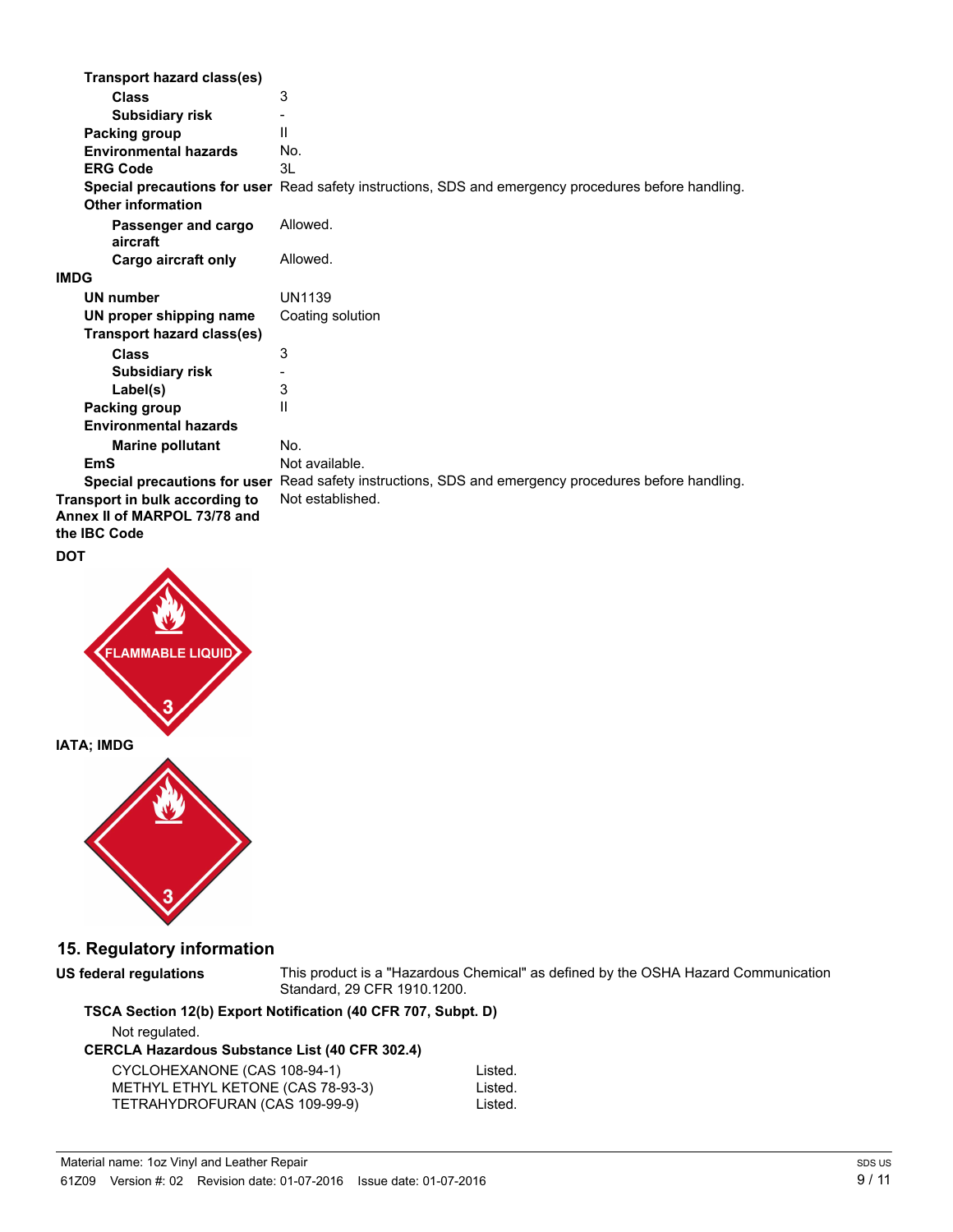| <b>SARA 304 Emergency release notification</b>                                                      |                                                                                                                       |                                                                                                                        |  |
|-----------------------------------------------------------------------------------------------------|-----------------------------------------------------------------------------------------------------------------------|------------------------------------------------------------------------------------------------------------------------|--|
| Not regulated.                                                                                      |                                                                                                                       |                                                                                                                        |  |
|                                                                                                     | OSHA Specifically Regulated Substances (29 CFR 1910.1001-1050)                                                        |                                                                                                                        |  |
| Poly Vinyl Chloride Homopolymer (CAS 9002-86-2)                                                     |                                                                                                                       | Cancer<br>Central nervous system<br>Liver<br><b>Blood</b><br>Flammability                                              |  |
| Superfund Amendments and Reauthorization Act of 1986 (SARA)                                         |                                                                                                                       |                                                                                                                        |  |
| <b>Hazard categories</b>                                                                            | Immediate Hazard - Yes<br>Delayed Hazard - Yes<br>Fire Hazard - Yes<br>Pressure Hazard - No<br>Reactivity Hazard - No |                                                                                                                        |  |
| <b>SARA 302 Extremely hazardous substance</b>                                                       |                                                                                                                       |                                                                                                                        |  |
| Not listed.                                                                                         |                                                                                                                       |                                                                                                                        |  |
| SARA 311/312 Hazardous<br>chemical                                                                  | No.                                                                                                                   |                                                                                                                        |  |
| SARA 313 (TRI reporting)<br>Not regulated.                                                          |                                                                                                                       |                                                                                                                        |  |
| Other federal regulations                                                                           |                                                                                                                       |                                                                                                                        |  |
|                                                                                                     | Clean Air Act (CAA) Section 112 Hazardous Air Pollutants (HAPs) List                                                  |                                                                                                                        |  |
| Not regulated.                                                                                      |                                                                                                                       |                                                                                                                        |  |
|                                                                                                     | Clean Air Act (CAA) Section 112(r) Accidental Release Prevention (40 CFR 68.130)                                      |                                                                                                                        |  |
| Not regulated.                                                                                      |                                                                                                                       |                                                                                                                        |  |
| <b>Safe Drinking Water Act</b><br>(SDWA)                                                            | Not regulated.                                                                                                        |                                                                                                                        |  |
| <b>Chemical Code Number</b>                                                                         |                                                                                                                       | Drug Enforcement Administration (DEA). List 2, Essential Chemicals (21 CFR 1310.02(b) and 1310.04(f)(2) and            |  |
|                                                                                                     | METHYL ETHYL KETONE (CAS 78-93-3)                                                                                     | 6714                                                                                                                   |  |
|                                                                                                     |                                                                                                                       | Drug Enforcement Administration (DEA). List 1 & 2 Exempt Chemical Mixtures (21 CFR 1310.12(c))                         |  |
|                                                                                                     | METHYL ETHYL KETONE (CAS 78-93-3)<br><b>DEA Exempt Chemical Mixtures Code Number</b>                                  | 35 %WV                                                                                                                 |  |
|                                                                                                     | METHYL ETHYL KETONE (CAS 78-93-3)                                                                                     | 6714                                                                                                                   |  |
|                                                                                                     |                                                                                                                       | FEMA Priority Substances Respiratory Health and Safety in the Flavor Manufacturing Workplace                           |  |
| CYCLOHEXANONE (CAS 108-94-1)                                                                        |                                                                                                                       | Low priority                                                                                                           |  |
|                                                                                                     | METHYL ETHYL KETONE (CAS 78-93-3)                                                                                     | Low priority                                                                                                           |  |
| <b>US state regulations</b>                                                                         |                                                                                                                       |                                                                                                                        |  |
|                                                                                                     |                                                                                                                       | US. California Controlled Substances. CA Department of Justice (California Health and Safety Code Section 11100)       |  |
| Not listed.                                                                                         |                                                                                                                       | US. California. Candidate Chemicals List. Safer Consumer Products Regulations (Cal. Code Regs, tit. 22, 69502.3, subd. |  |
| (a))<br>METHYL ETHYL KETONE (CAS 78-93-3)<br>TETRAHYDROFURAN (CAS 109-99-9)                         |                                                                                                                       |                                                                                                                        |  |
| US. Massachusetts RTK - Substance List                                                              |                                                                                                                       |                                                                                                                        |  |
| CYCLOHEXANONE (CAS 108-94-1)<br>METHYL ETHYL KETONE (CAS 78-93-3)<br>TETRAHYDROFURAN (CAS 109-99-9) |                                                                                                                       |                                                                                                                        |  |
|                                                                                                     | US. New Jersey Worker and Community Right-to-Know Act                                                                 |                                                                                                                        |  |
| CYCLOHEXANONE (CAS 108-94-1)<br>METHYL ETHYL KETONE (CAS 78-93-3)<br>TETRAHYDROFURAN (CAS 109-99-9) | Poly Vinyl Chloride Homopolymer (CAS 9002-86-2)<br>US. Pennsylvania Worker and Community Right-to-Know Law            |                                                                                                                        |  |
| CYCLOHEXANONE (CAS 108-94-1)<br>METHYL ETHYL KETONE (CAS 78-93-3)<br>TETRAHYDROFURAN (CAS 109-99-9) |                                                                                                                       |                                                                                                                        |  |